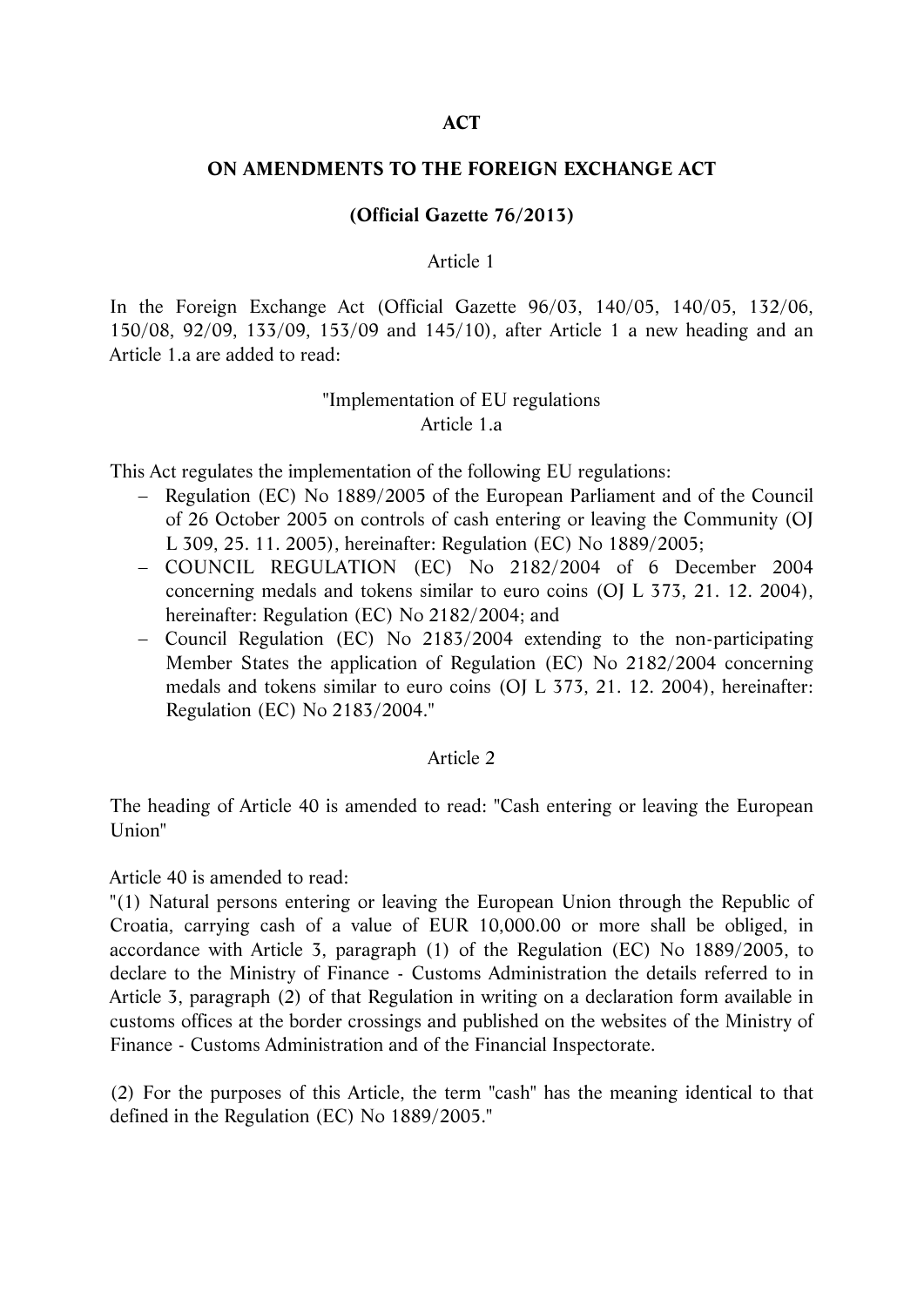#### Article 3

The heading of Article 40.a is amended to read: "Medals and tokens similar to euro coins".

Article 40.a is amended to read:

"(1) Natural and legal persons producing, selling or importing for sale or for other commercial purposes, or distributing for these purposes, medals and tokens in the Republic of Croatia shall be obliged, pursuant to the Regulation (EC) No 2183/2004, to comply with the Regulation (EC) No 2182/2004.

(2) Any person who in any way comes into possession of a medal or token suspected of being contrary to the Regulation (EC) No 2182/2004 shall notify the Croatian National Bank thereof.

(3) The Croatian National Bank shall forward the medals and tokens received or possessed in any other way to the European Commission for opinion on whether they are contrary to the Regulation (EC) No 2182/2004.

(4) The Croatian National Bank shall submit the opinion of the European Commission regarding the non-compliance of the medals and tokens with the Regulation (EC) No 2182/2004 to the natural and legal persons referred to in paragraph (1) of this Article.

(5) The natural and legal persons referred to in paragraph (1) of this Article that have received the opinion referred to in paragraph (4) of this Article shall, without delay, withdraw from circulation and destroy the medals and tokens found to be contrary to the Regulation (EC) No 2182/2004 according to that opinion, and shall notify the Croatian National Bank thereof."

#### Article 4

In Article 45, paragraph (4) is deleted.

### Article 5

In Article 46, paragraph (3) item (4) is amended to read:

"4. an authorised exchange office that is a craftsman or a sole trader and, in the case of an exchange office that is a legal person, a member of the management board or executive director of a joint stock company that has a management board, a procurator, or any of the qualified owners of the authorised exchange office referred to in Article 46.a, paragraph (1), item 2 and paragraph 2, item 2 of this Act, has not been convicted with finality of any of the following criminal offences in the Republic of Croatia: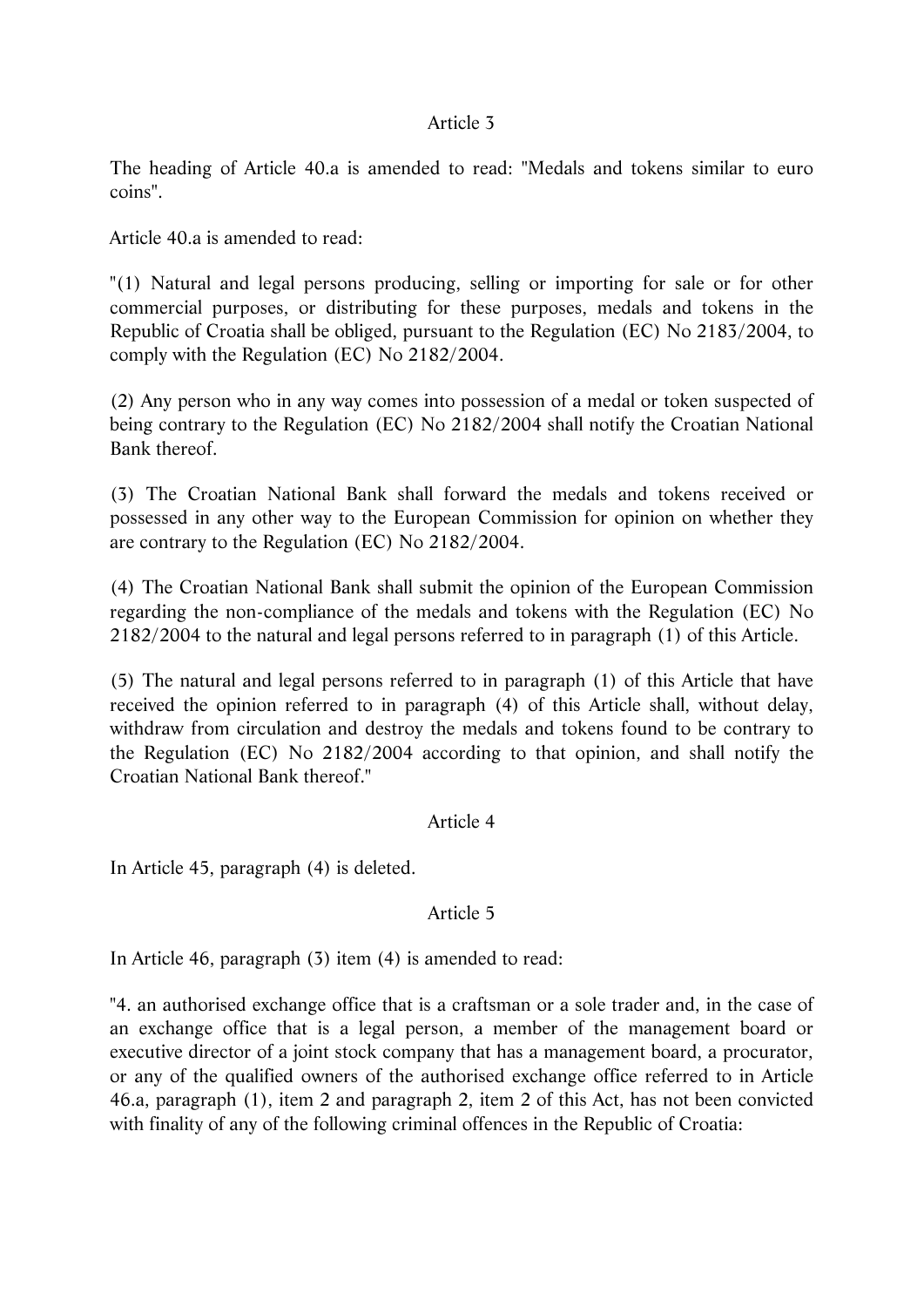- the offences referred to in Article 279 (concealment of illegally obtained money) of the Criminal Code (Official Gazette 110/97, 27/98 and 50/00 - Decision of the Constitutional Court of the RC, 51/01, 111/03 and 190/03 - Decision of the Constitutional Court of the RC, 105/04, 84/05, 71/06 and 110/07);
- the offences referred to in Article 173 (drug abuse), Article 175 (human trafficking and slavery), Article 187.a (preparation of criminal offenses against the values protected by international law), Article 223 (violation of confidentiality, integrity and availability of computer data, programmes or systems), Article 223.a (computer forgery), Article 224.a (computer fraud), Article 274 (counterfeit of money), Article 275 (counterfeit of securities), Article 276 (counterfeit of value tokens), Article 277 (the production, procurement, possession, sale or making available of counterfeiting devices), Article 278 (counterfeit of labels for goods, measures and weights), Article 279 (money laundering), Article 286 (evasion of taxes and other levies), Article 287 (violation of the obligation to keep trading and business books), Article 291 (unconscionable business conduct), Article 292 (abuse of authority in business dealings), Article 293 (fraud in business dealings), Article 294.a (accepting a bribe in business dealings), Article 294.b (giving a bribe in business dealings), Article 311 (falsification of documents), Article 312 (falsification of official documents), Article 313 (special cases of falsification), Article 314 (the production, procurement, possession, sale or making available of document falsification devices) and Article 315 (certification of untrue content) of the Criminal Code (Official Gazette 110/97, 27/98 and 50/00 - Decision of the Constitutional Court of the RC, 129/00, 51/01, 111/03 and 190/03 - Decision of the Constitutional Court of the RC, 105/04, 84/05, 71/06, 110/07, 152/08, 57/11 and 77/11 - Decision of the Constitutional Court of the RC.
- the offences referred to in Article 98 (terrorist financing), Article 105 (slavery), Article 106 (human trafficking), Article 190 (unauthorised production and trafficking of drugs), Article 191 (allowing drug use), Article 246 (abuse of trust in business dealings), Article 247 (fraud in business dealings), Article 248 (violation of the obligation to keep trading and business books), Article 252 (accepting a bribe in business transactions), Article 253 (giving a bribe in business transactions), Article 256 (evasion of taxes or duties), Article 258 (subsidy fraud), Article 265 (money laundering), Article 274 (counterfeit of money), Article 275 (counterfeit of securities), Article 276 (counterfeit of value tokens), Article 277 (counterfeit of labels for goods, measures and weights), Article 278 (falsification of documents), Article 279 (falsification of official or business documents), Article 281 (certification of untrue content), Article 283 (the production, procurement, possession, sale or making available of counterfeiting devices), or any of the offences against computer systems, programmes and data (Title XXV) referred to in the Criminal Code; or
- any of the offences prescribed by this Act,

or abroad, for offences meeting the description of criminal offences referred to in indents 1, 2, 3 and 4 of this item, and, where it has been convicted with finality of any of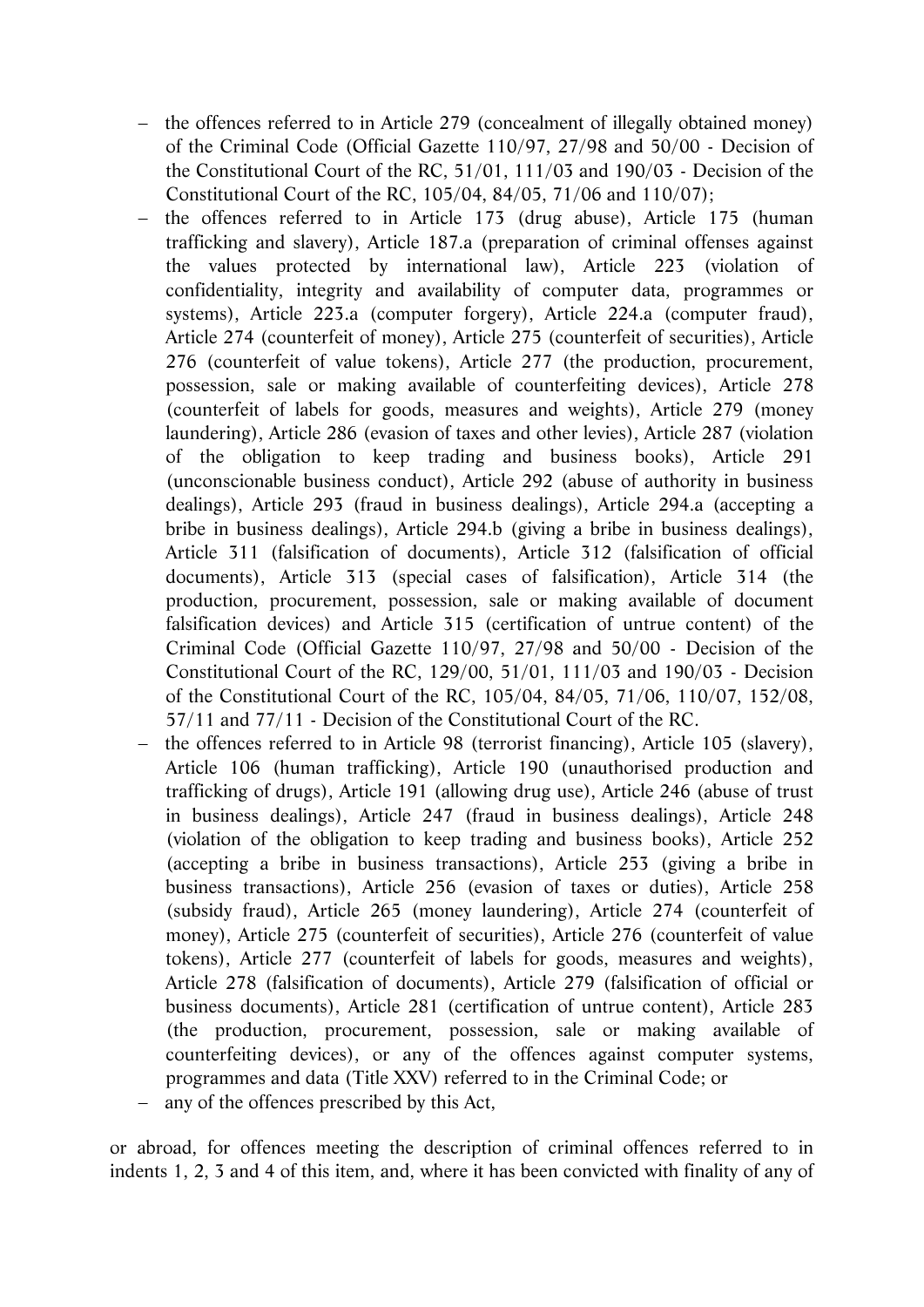these offences, at least five years have elapsed since the verdict's finality, where the time spent serving the term shall not be included in this five-year period."

# Article 6

In Article 46.a, paragraph (4) is amended to read:

"(4) Any application which is not accompanied by all the necessary documentation referred to in this Article of the Act shall be considered incomplete."

# Article 7

In Article 46.b, paragraph (1), item (3) is amended to read:

"3. if it establishes that the applicant that is a craftsman or a sole trader and, in the case of an applicant that is a legal person, a member of the management board or executive director of a joint stock company that has a management board, a procurator, or any of the qualified owners of the applicant referred to in Article 46.a, paragraph (1), item 2 and paragraph (2), item (2) of this Act, does not meet the conditions referred to in Article 46, paragraph (3), item (4) of this Act,".

Paragraph (2) is amended to read:

"(2) The Croatian National Bank shall decide on the application no later than 60 days from the receipt of a valid application for the issue of the authorisation to conduct exchange transactions."

#### Article 8

Article 50 is amended to read:

"(1) The residents referred to in Article 2, paragraph (1), items (1), (2) and (3) of this Act, except banks, shall keep control books on all payments and collections arising from external capital transactions, irrespective of whether the data entered in that book should also be entered in other books and records which such residents are obliged to keep pursuant to other regulations.

(2) The control book shall be made available to foreign exchange control officials immediately and no later than on the next working day.

(3) The Minister of Finance shall prescribe, in a decree, the content and manner of keeping control books."

## Article 9

Article 59 is amended to read: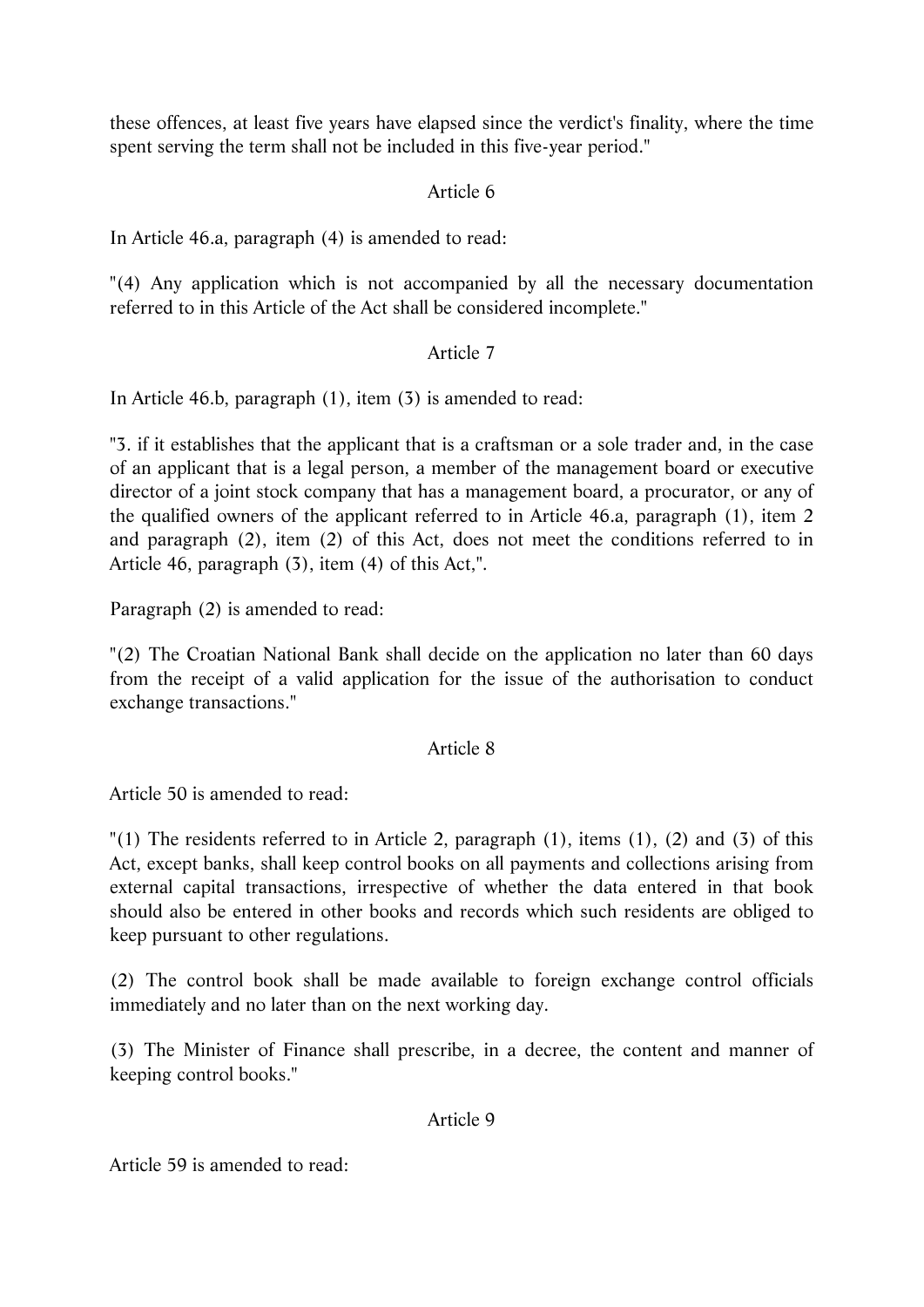"(1) The Ministry of Finance – Customs Administration shall, in accordance with the Regulation (EC) No 1889/2005 exercise supervision in terms of Article 40 of this Act over the denominations and amounts of the cash brought into and taken out of the European Union through the Republic of Croatia by natural persons in passenger traffic.

(2) The Ministry of Finance – Customs Administration shall exercise supervision over the denominations and the amounts of foreign cash, domestic cash and securities brought into or taken out of the European Union through the Republic of Croatia by residents and non-residents in passenger, goods and postal traffic.

# Article 10

In Article 61, paragraph (3), the words "the fine imposed on" and the words "may be reduced or they" are deleted.

# Article 11

In Article 63, paragraph (1), items (21) and (22) are amended to read:

"21. engages in the production, sale, importation for sale or for other commercial purposes, or distribution for these purposes, of medals and tokens similar to euro coins contrary to Articles 2, 3 and 4 of the Regulation (EC) No 2182/2004 applied on the basis of the Regulation (EC) No 2183/2004,

22. fails to withdraw from circulation and destroy without delay the medals and tokens which have been found, according to the opinion referred to in Article 40a, paragraph (4) of this Act, to be contrary to the Regulation (EC) No 2182/2004 applied on the basis of the Regulation (EC) No 2183/2004,"

# Article 12

Article 69 is amended to read:

"(1) A fine of HRK 5,000.00 to HRK 50,000.00 shall be imposed for misdemeanour on any natural person entering or leaving the European Union through the Republic of Croatia who attempts to take, or takes over the state borders, without declaring it to the Ministry of Finance - Customs Administration in writing on a declaration form, cash in terms of Article 40 of this Act, in the amount of EUR 10,000.00 or more (Article 40 of this Act and Article 3 of the Regulation (EC) No 1889/2005).

(2) Cash in terms of Article 40 of this Act, as the subjects of the misdemeanours referred to in paragraph 1 of this Article, shall be seized on the basis of a misdemeanour ruling in favour of the Government Budget of the Republic of Croatia.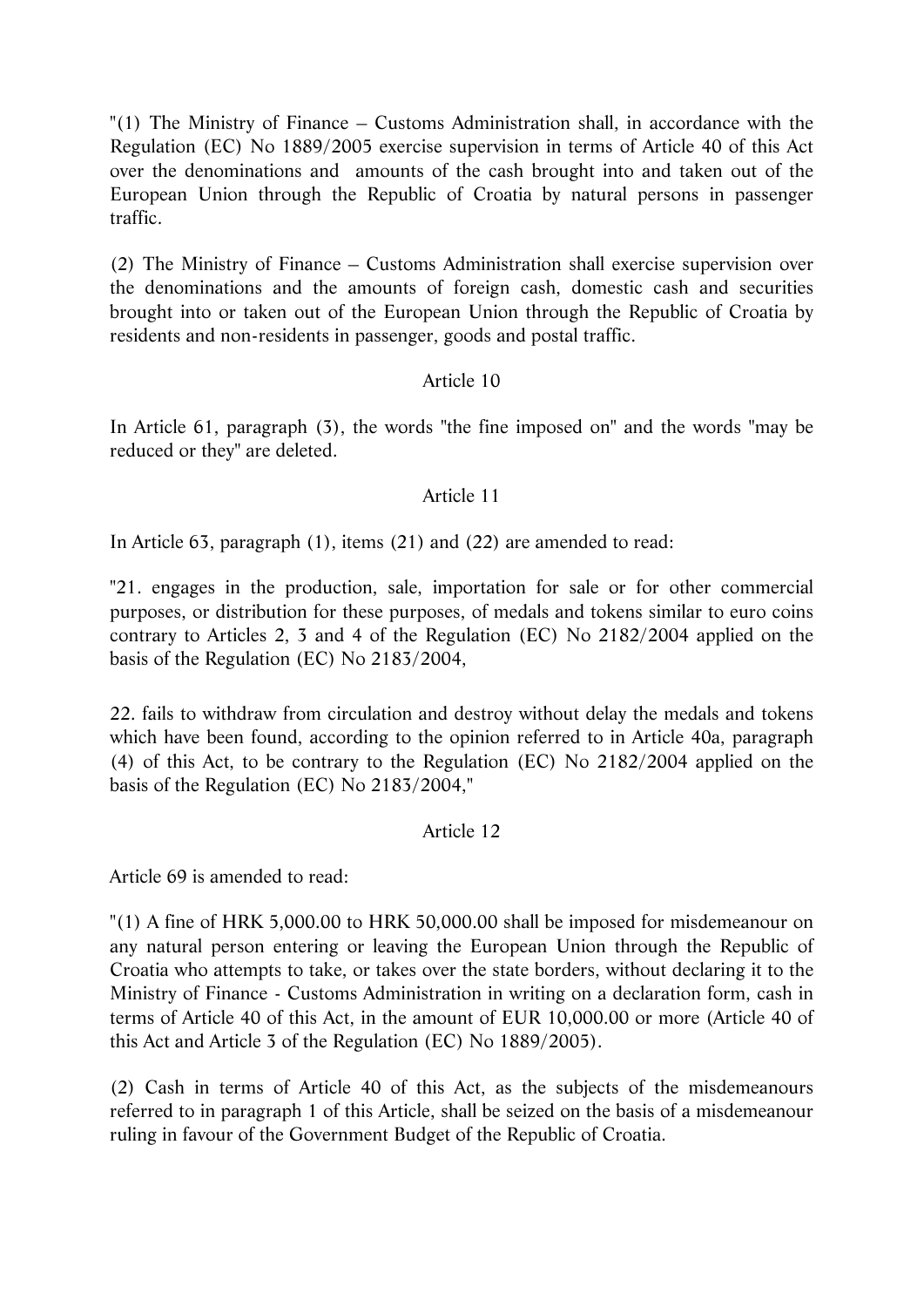(3) Cash in terms of Article 40 of this Act, as the subjects of misdemeanours, may be seized even if it is not the property of the perpetrator.

(4) By way of exception, in specially warranted cases under particularly extenuating circumstances, the body in charge of misdemeanour proceedings may decide that the cash in terms of Article 40 of this Act, as the subjects of the misdemeanours referred to in paragraph 1 of this Article, are not to be seized or to be seized only in part."

## Article 13

In Article 70, after the words "seize the domestic and foreign cash" the words "or cash in terms of Article 40 of this Act" are added.

## Article 14

Article 73 is deleted.

## Article 15

In Article 75, the words "daily earnings" are replaced by the words "daily amounts".

## Article 16

In Article 76, the words "daily earnings" are replaced by the words "daily amounts".

# TRANSITIONAL AND FINAL PROVISIONS

#### Article 17

(1) As of the date of entry into force of this Act, the Decision on Medals and Tokens Similar to Euro Coins (Official Gazette 132/07 and 34/10) shall cease to have effect.

(2) The Decision on procedures for handling foreign cash suspected of being counterfeit (Official Gazette 21/07 and 34/10) shall remain in effect after entry into force of this Act, pending the adoption of a relevant bylaw based on a special law, and shall apply to all foreign cash except that denominated in euro.

(3) The Minister of Finance shall, within 90 days from the date of entry into force of this Act, issue a decree pursuant to Article 8 of this Act.

(4) The Decree on Keeping a Control Book on External Current and Capital Transactions (Official Gazette 145/03 shall apply accordingly until the entry into force of the decree referred to in paragraph (3) of this Article.